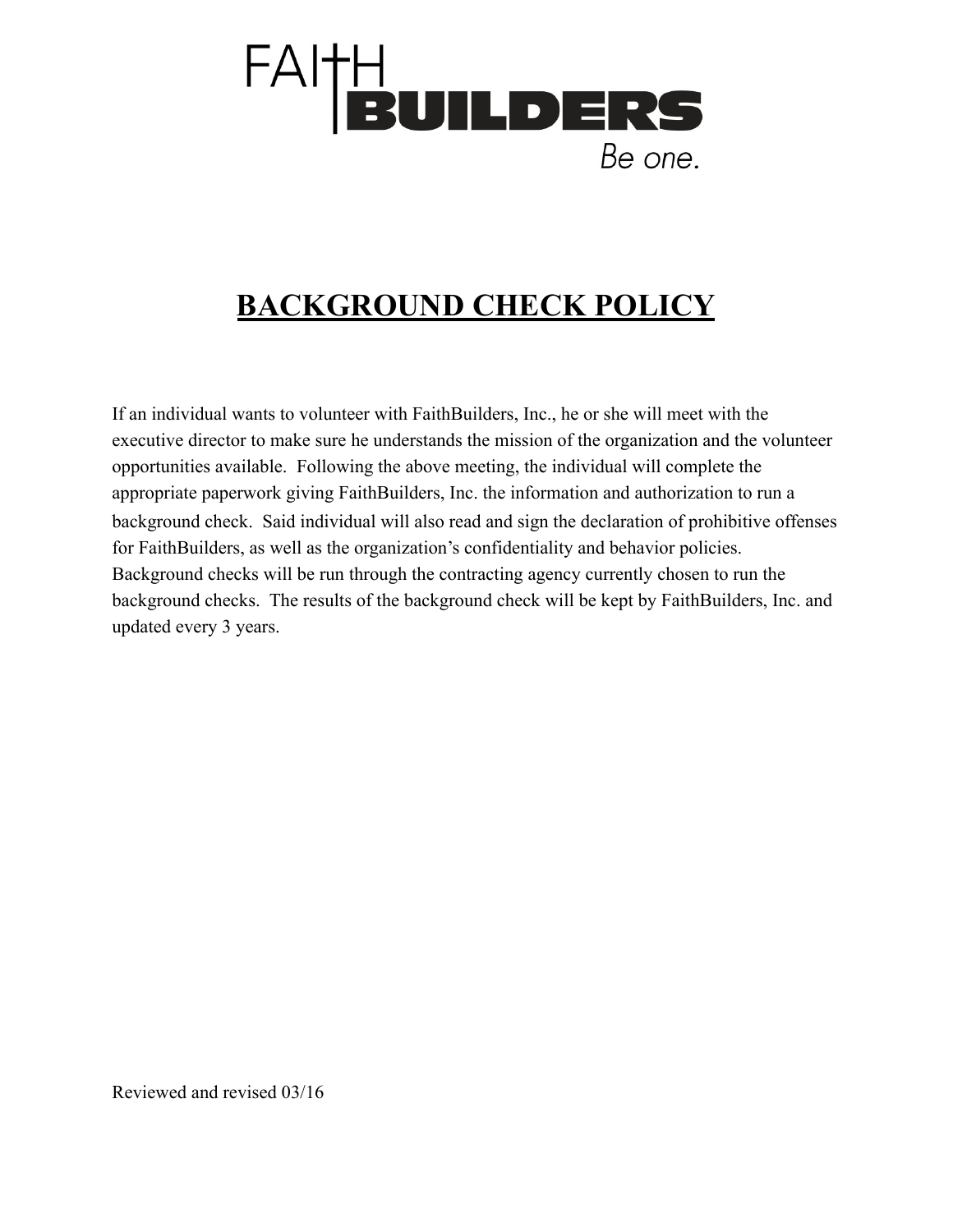## **Declaration of No Prohibitive Offenses for FaithBuilders Volunteers**

By signing this document, I declare, to the best of my knowledge, a check of the KBI criminal history database will reveal I have not been convicted of any of the listed crimes, or the conviction for any of these offenses has been expunged. These offenses would prohibit me from volunteering with FaithBuilders in any capacity where I could have contact with children or youth. This applies to juvenile as well as adult offenses.

|                        | KSA 21-3301 Attempt of any act of KSA 21-3401 - KSA 21-3612              |
|------------------------|--------------------------------------------------------------------------|
|                        | KSA 21-3401 Murder in the First Degree                                   |
|                        | KSA 21-3402 Murder in the Second Degree                                  |
|                        | KSA 21-3403 Voluntary Manslaughter                                       |
|                        | KSA 21-3404 Involuntary Manslaughter                                     |
|                        | KSA 21-3405 Vehicular Homicide                                           |
|                        | KSA 21-3406 Assisting Suicide                                            |
| KSA 21-3408 Assault    |                                                                          |
|                        | KSA 21-3409 Assault of a Law Enforcement Officer                         |
|                        | KSA21-3410 Aggravated Assault                                            |
|                        | KSA 21-3411 Aggravated Assault of a Law Enforcement Officer              |
| KSA 21-3412 Battery    |                                                                          |
|                        | KSA 21-3413 Battery against a Law Enforcement Office                     |
|                        | KSA 21-3414 Aggravated Battery                                           |
|                        | KSA 21-3415 Aggravated Battery against a Law Enforcement Office          |
|                        | KSA 21-3416 Unlawful Interference with a Firefighter                     |
|                        | KSA 21-3418 Permitting Dangerous Animal to be at Large                   |
|                        | KSA 21-3419 Criminal Threat                                              |
|                        | KSA 21-3419a Aggravated Criminal Threat                                  |
| KSA 21-3420 Kidnapping |                                                                          |
|                        | KSA21-3421 Aggravated Kidnapping                                         |
|                        | KSA21-3422 Interference with Parental Custody                            |
|                        | KSA21-3422a Aggravated Interference with Parental Custody                |
|                        | KSA21-3423 Interference with Custody of a Committed Person               |
|                        | KSA21-3424 Criminal Restraint                                            |
|                        | KSA21-3425 Mistreatment of a Confined Person                             |
| KSA21-3426 Robbery     |                                                                          |
|                        | KSA21-3427 Aggravated Robbery                                            |
| KSA 21-3428 Blackmail  |                                                                          |
|                        | KSA21-3430 Income Tax Returns; Disclosure of Use for Commercial Purposes |
|                        | Information Obtained in Preparing.                                       |
| KSA21-3434             | Promoting or Permitting Hazing                                           |
| KSA21-3435             | Exposing Another to a Life Threatening Communicable Disease              |
| KSA21-3437             | Mistreatment of a Dependent Adult                                        |
| KSA21-3438             | <b>Stalking</b>                                                          |
| KSA21-3439             | Capital Murder                                                           |
| KSA21-3440             | Injury to a Pregnant Woman                                               |
| KSA 21-3441            | Injury to a Pregnant Woman by Vehicle                                    |